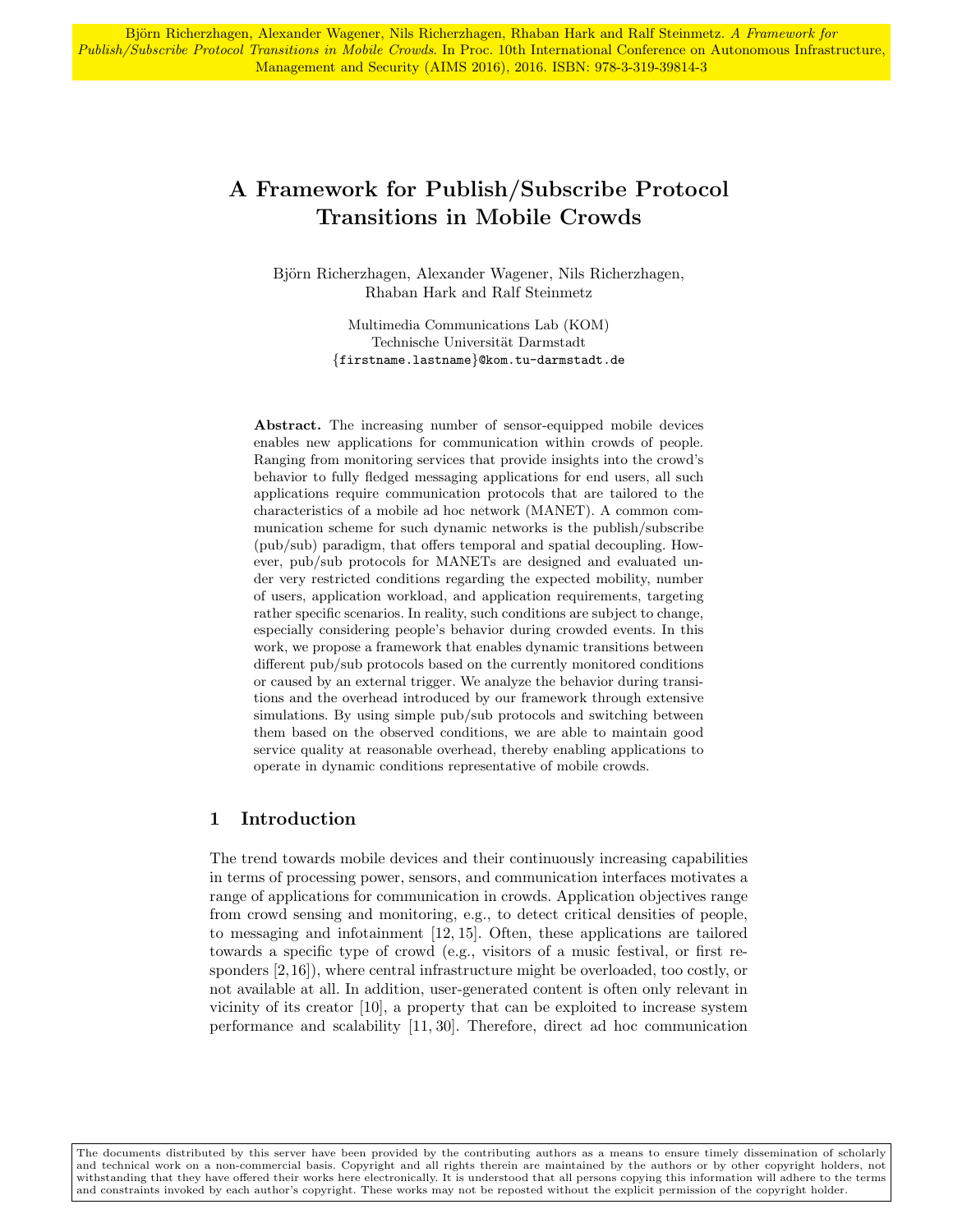is used to replace – or at least augment  $[23]$  – the communication via a central infrastructure. Consequently, a plethora of pub/sub systems for MANETs have been proposed in recent years, ranging from simple approaches based on notification or subscription flooding to more complex overlays that maintain distribution trees. Each approach focuses on a particular optimization target such as increasing robustness [19], providing low latency communication [20], or achieving a high resilience towards mobility [1]. Furthermore, each approach is able to deliver the desired performance only within bounded environmental conditions specific to the scenario it was initially designed for.

In this work we propose a framework that is able to dynamically exchange the utilized pub/sub protocol for a crowd of people, based on status information gathered within the system or based on extrinsic triggers. This allows us to adjust the performance vs. cost characteristics of the system based on the current conditions and application requirements, while at the same time relying on rather simple pub/sub protocols with well-known properties. Extending the concept of transitions and their corresponding lifecycles as proposed in [9], our framework addresses challenges related to the state transfer as well as message translation during the execution of a transition. We argue that existing protocols can be integrated easily, as they only need to provide access to stored subcriptions through a basic and easily extendable subscription model. By relaying network operations – e.g., sending and receiving of messages – as well as interaction with the application through simple proxy interfaces, transitions between protocols are executed transparent to the application.

Based on a simulative evaluation of a prototype of our proposed framework we quantify the performance benefits as well as the additional overhead introduced by executing transitions between two basic pub/sub protocols. The simulation setup is derived from real-world measurements of people's behavior during a large-scale music festival [8], thereby providing valuable insights into protocol performance in a realistic setting. Our findings reveal that transitions executed by our framework enable the system to adapt to changing conditions, while at the same time keeping the control overhead reasonably low. The system is able to maintain the desired performance characteristics and ensure delivery of notifications during and after the execution of a transition. The evaluation results further indicate the need for efficient bootstrapping mechanisms to improve the benefit of – especially short-lived – transitions. Overall, the execution of transitions between basic pub/sub protocols is a promising approach to tackle the challenge of communication in mobile crowds under dynamic conditions.

The remainder of this paper is structured as follows: In Section 2 we describe and discuss our proposed framework for transitions between pub/sub protocols in mobile crowds. We evaluate the framwork in a simulative setup derived from real-world crowdsourced measurements of people movement during a large-scale music festival and present the results in Section 3. After discussing relevant related work in Section 4, we conclude the paper and discuss future research directions in Section 5.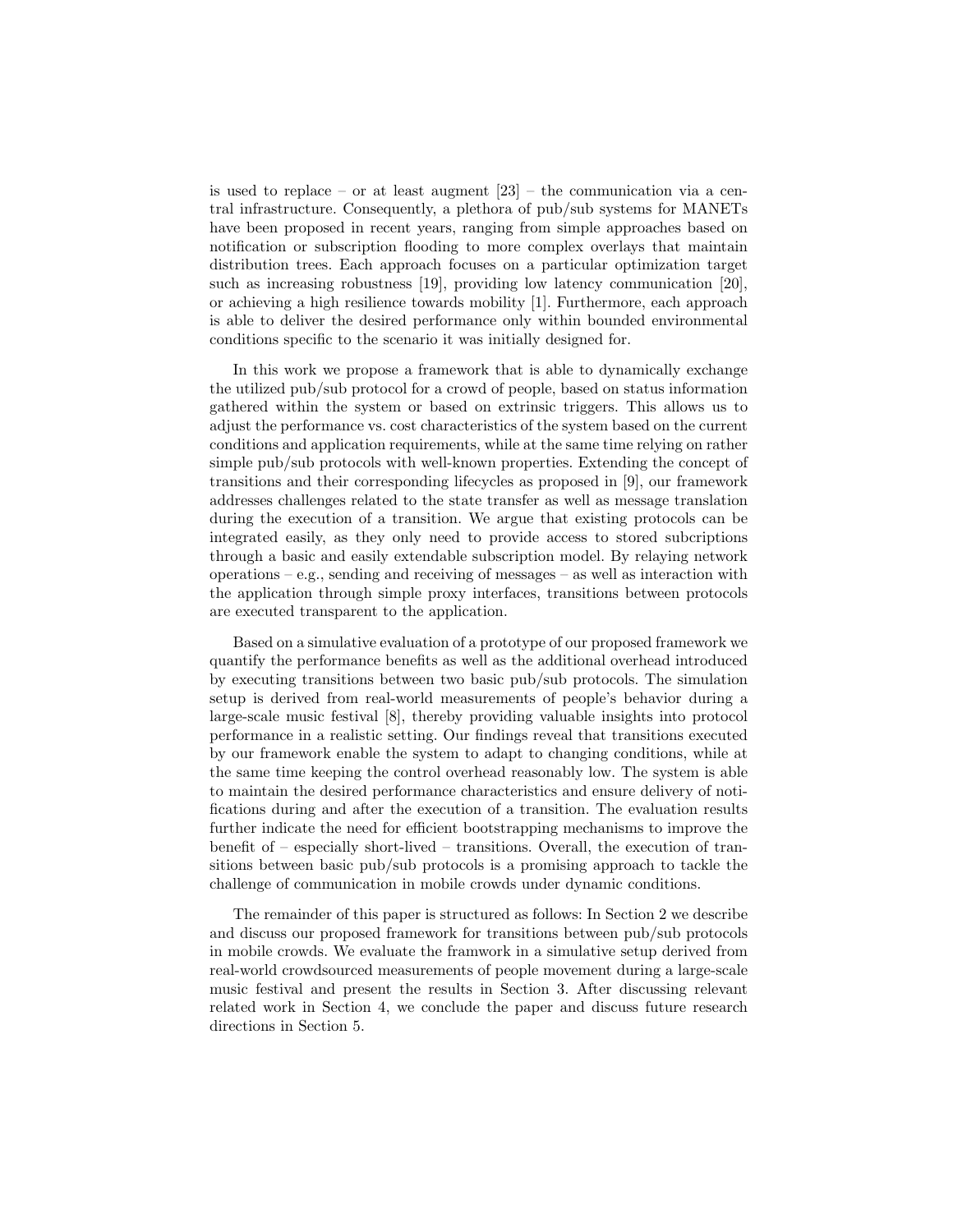## 2 A Transition-enabled Pub/Sub Framework

Figure 1 provides an overview of the entities of the transition-enabled pub/sub framework and their interactions. At the core of the framework, a number of pub/sub protocols are provided. Proper activation and termination of protocols during transitions is assured by the *lifecycle management*. Instead of directly interacting with the respective pub/sub protocol, applications publish, subscribe, and unsubscribe through an interaction proxy. To this end, the proxy takes care of relaying the respective method calls to the currently active pub/sub protocol. Additionally, it handles callbacks and notifications triggered by the pub/sub protocol upon reception of a notification and forwards the notification to the application for further processing. The methods provided by the proxy follow the proposal for a common pub/sub application programming interface, as defined in [21]. This ensures that transitions between protocols are transparent to the application – no modification of application code is required.



Fig. 1: Overview of the entities and their interactions in the proposed framework.

The currently active pub/sub protocol stores its subscriptions – local subscriptions originating from the application, as well as subscriptions managed on behalf of other nodes – in the provided subscription storage. To this end, a uniform abstraction for subscriptions is required. This abstraction is provided by the interaction proxy and further discussed in Section 2.2. To enable communication among nodes in the system, each pub/sub protocol sends and receives messages through a common *network proxy* provided by the framework. The network proxy relays incoming messages to the currently active pub/sub protocol. During protocol transitions, some nodes may receive messages originating from a different protocol than their currently active one. Rather than simply discarding these messages, the network proxy attempts to resolve basic information and translate it into a form that can be processed by the currently active pub/sub protocol. This (optional) functionality is implemented on a per-protocol basis by adding the respective transformation functions to the message translation matrix. In the following section, the process of a transition within our framework is discussed in detail.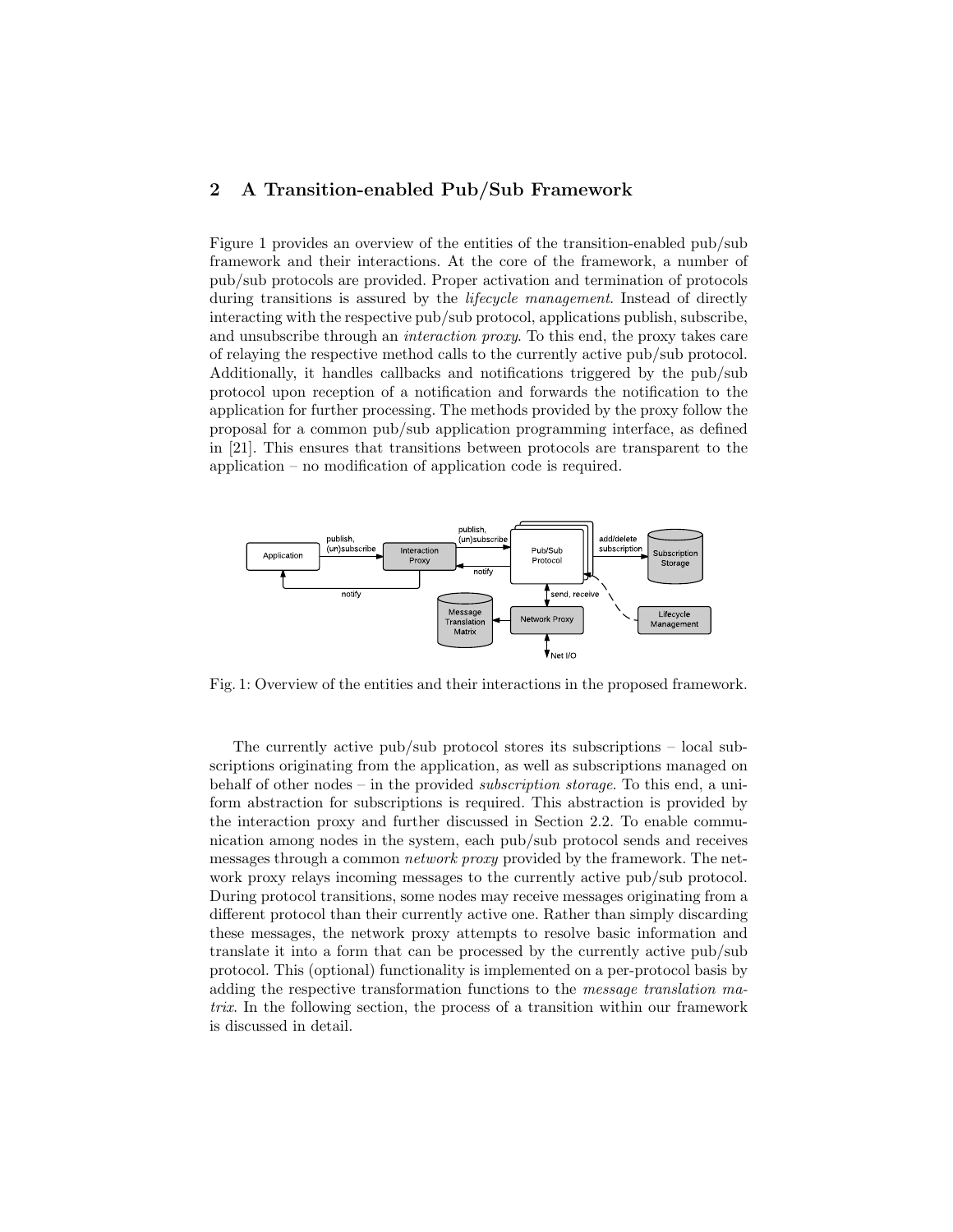#### 2.1 Execution of Transitions

The process of a transition itself is shown in Figure 2. For simplicity, we assume that there exists a logically centralized coordinator. For most scenarios, this assumption is reasonable, as applications usually report their data to some kind of sink infrastructure, e.g., the coordination unit of an emergency response team. In cases involving multiple coordinators, distributed consensus protocols [18] could be used to agree on a transition. The coordinator starts a transition in consequence to a trigger event. Such an event can be the outcome of monitored state (e.g., a sharp decrease in system performance, or sudden increase in people movement), or based on an external trigger. Based on the target pub/sub protocol, a transition strategy is selected and the decision is disseminated to all mobile nodes. Dissemination can either be performed by the pub/sub protocol itself (in this case, the framework registers as a subscriber to the respective event type) or via an out-of-band dissemination protocol.



Fig. 2: Control flow and execution steps for a transition.

Once the decision arrives at a mobile node, the respective transition strategy is executed. Each strategy consists of four basic steps: (i) start the new protocol through the lifecycle manager, (ii) transfer state to the new protocol, relying on the subscription storage, (iii) relay application and network interaction to the new protocol by utilizing the respective proxies, and (iv) terminate the previously running protocol. Before actually relaying all interaction to the new protocol, the strategy needs to wait until the lifecycle manager signals successful startup of the new protocol, as discussed in [9]. Depending on the protocol, startup might involve the formation of a topology and, as a consequence thereof, some message exchange unrelated to the application payload. The network proxy allows such communication during the startup and shutdown phase of a protocol, thereby ensuring the functionality of bootstrap mechanisms and a graceful shutdown. Once the new protocol is ready, all further interaction is relayed through the new protocol and the old one is terminated.

Without any additional information about the pub/sub protocols involved in a transition, the framework is already able to execute a transition by only relying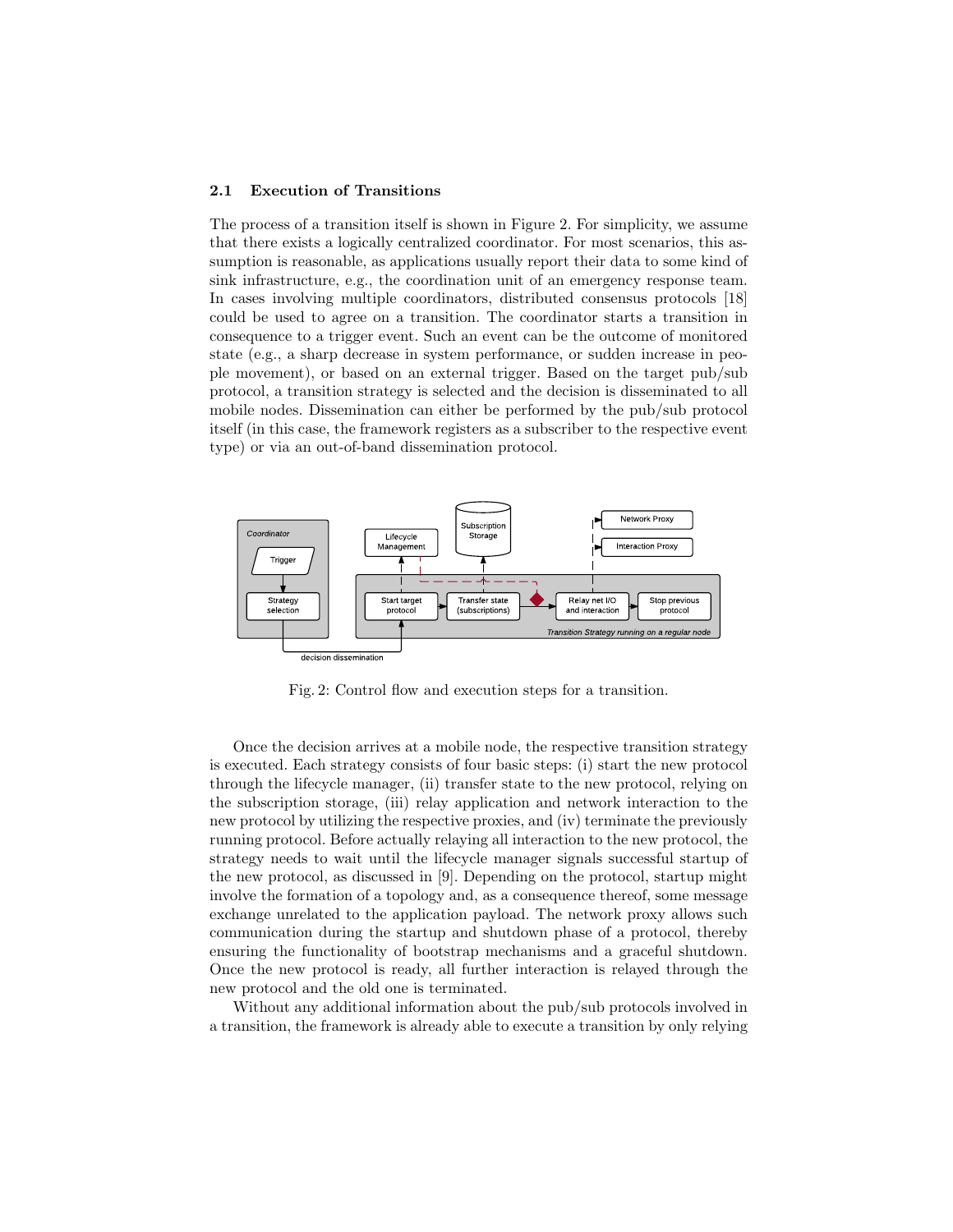on the common abstraction of the subscription storage as well as the interaction proxy. However, such a transition would involve unsubscribing with the old protocol and then re-subscribing for all locally stored subscriptions afterwards, introducing significant overhead. Therefore, state transfer can be refined on a per-protocol basis, leading to more evolved transition strategies. If, for example, the target protocol and the currently active protocol have a notion of brokers (e.g., some nodes in the mobile network act as message brokers serving other nodes that act solely as clients), one can bootstrap the new protocol by assigning the role of a broker to the nodes that already previously acted as brokers. Thereby, state does not need to be redistributed during startup, but instead only as a consequence of the default maintenance mechanisms of the new protocol. This strategy significantly reduces the overhead caused by a transition.

As our framework is used for communication within a crowd of people, we demand the whole network to execute transitions. In a MANET, partitions might occur and decisions might not reach all affected nodes, potentially leading to protocol misbehavior once partitions merge. To this end, the network proxy piggybacks an identifier of the currently active protocol, the transition strategy, as well as a simple logical clock to messages sent by a node. If another node receives such a message, but does not yet employ the same protocol, the appropriate transition is executed. In cases where the sending node employs an outdated protocol, the identifier helps in determining whether the message can be translated and still be processed by the new protocol. Translation of messages is enabled as all protocols deploy a common subscription model, which is discussed in the following section.

#### 2.2 Subscription Model and Storage

As our framework utilizes a common storage for subscriptions, all pub/sub protocols need to use or extend our basic subscription model. To this end, we deploy an attribute-based subscription scheme that supports dynamic types, as illustrated in Figure 3. In addition to an arbitrary number of types and attributes, each subscription may carry one string-typed attribute denoting a topic. In this way, the resulting subscriptions can be processed by attribute-based and simple channel- or topic-based pub/sub protocols. Subscriptions (and notifications) are built by the application, relying on factory methods provided by the interaction proxy. Therefore, applications do not depend on subscription schemes introduced by the individual protocols.

To enable protocol-independent management of subscriptions, the respective objects that are used to compose a subscription (e.g., filters and attributes) are created through factory methods provided by the interaction proxy. Therefore, if an existing pub/sub protocol needs to extend the basic subscription model, it can simply extend the respective factory method to include additional, protocolspecific state within a subscription. The same model and factory concept is also used by applications for the creation of notifications. If nodes act as brokers within the current protocol (i.e., they manage subscriptions on behalf of other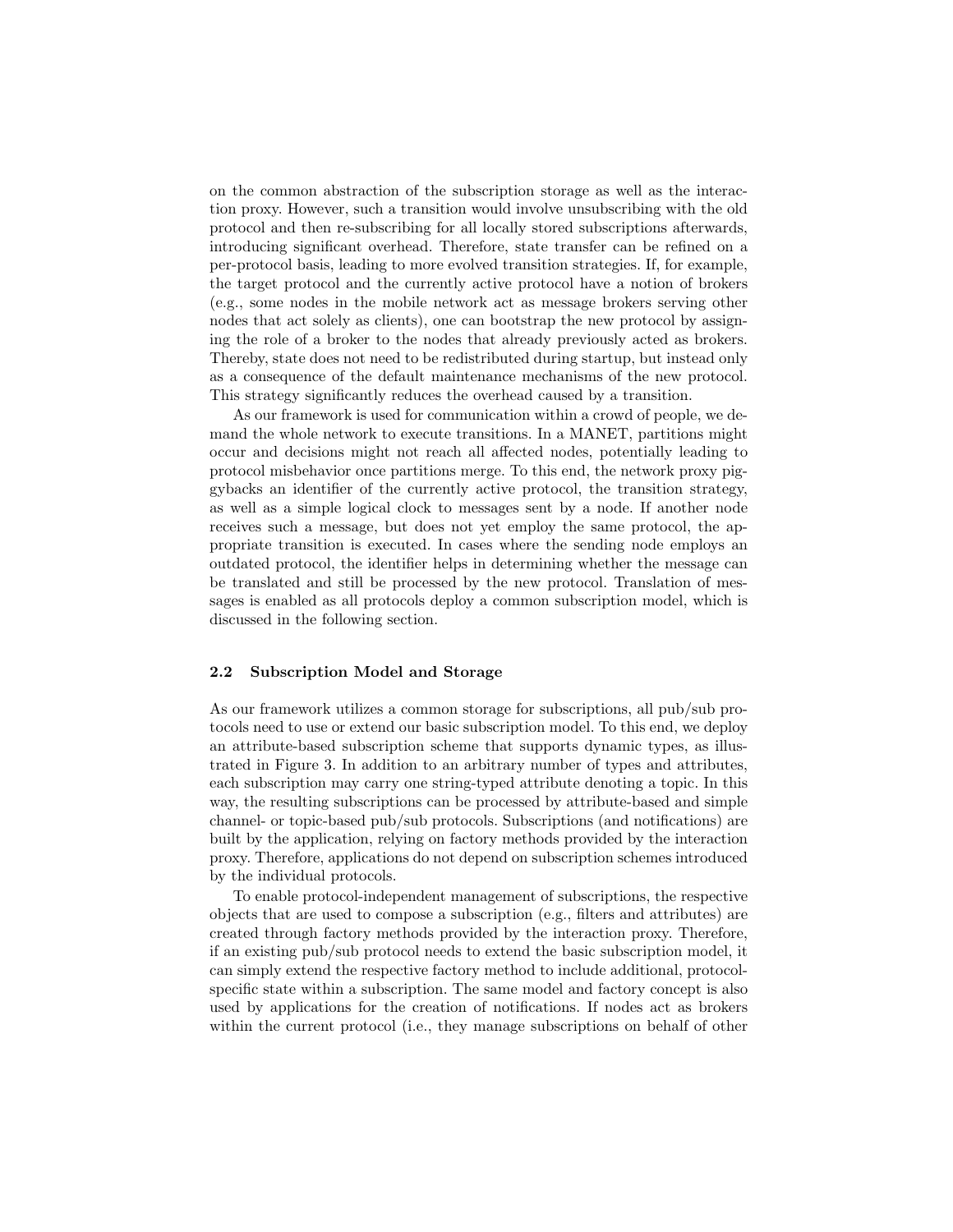

Fig. 3: Subscription model within the proposed framework.

nodes), the subscribers are also attached to the respective subscription. In the basic model, only an IP address is required for each subscriber.

#### 2.3 Integrating Existing Pub/Sub Protocols

One goal of our framework is to keep the required modifications of existing protocols as simple as possible. To ensure basic interoperabilit one needs to (i) provide an adapter for the interaction proxy and the network proxy, (ii) utilize the subscription storage, and (iii) implement the basic lifecycle methods. While the current network proxy requires some modifications (the use of a custom socket), a future version of the framework could intercept<sup>1</sup> calls to the respective methods. As a basic lifecycle handling is already part of most protocols, and our subscription model is fairly generic, (ii) and (iii) do not pose significant challenges and only require minor changes.

To enhance system performance during a transition, one may provide a custom transition strategy for the respective protocol. As discussed in Section 2.1, a strategy might include more complex state exchange mechanisms to reduce messaging overhead. Usually, the resulting state exchange mechanisms depend on specific combinations of source and target protocol. If a matching state exchange mechanism is provided for the current transition, it is executed automatically by our framework. In addition to that, protocols might also provide custom entries to the message translation matrix. The matrix simply consists of descriptions of messages used by a protocol and pointers to some common data fields within those messages, like subscriptions or notifications. In this way, incoming messages of the wrong protocol type can be interpreted by the currently running protocol to some extent.

We aim to support simple integration of existing pub/sub protocols into the transition-enabled framework by requiring only minor modifications. However, the framework allows protocol designers to provide more elaborate transition strategies tailored towards the peculiarities of the specific protocols.

<sup>&</sup>lt;sup>1</sup> We are currently extending the prototype to rely on Java Reflections for this purpose.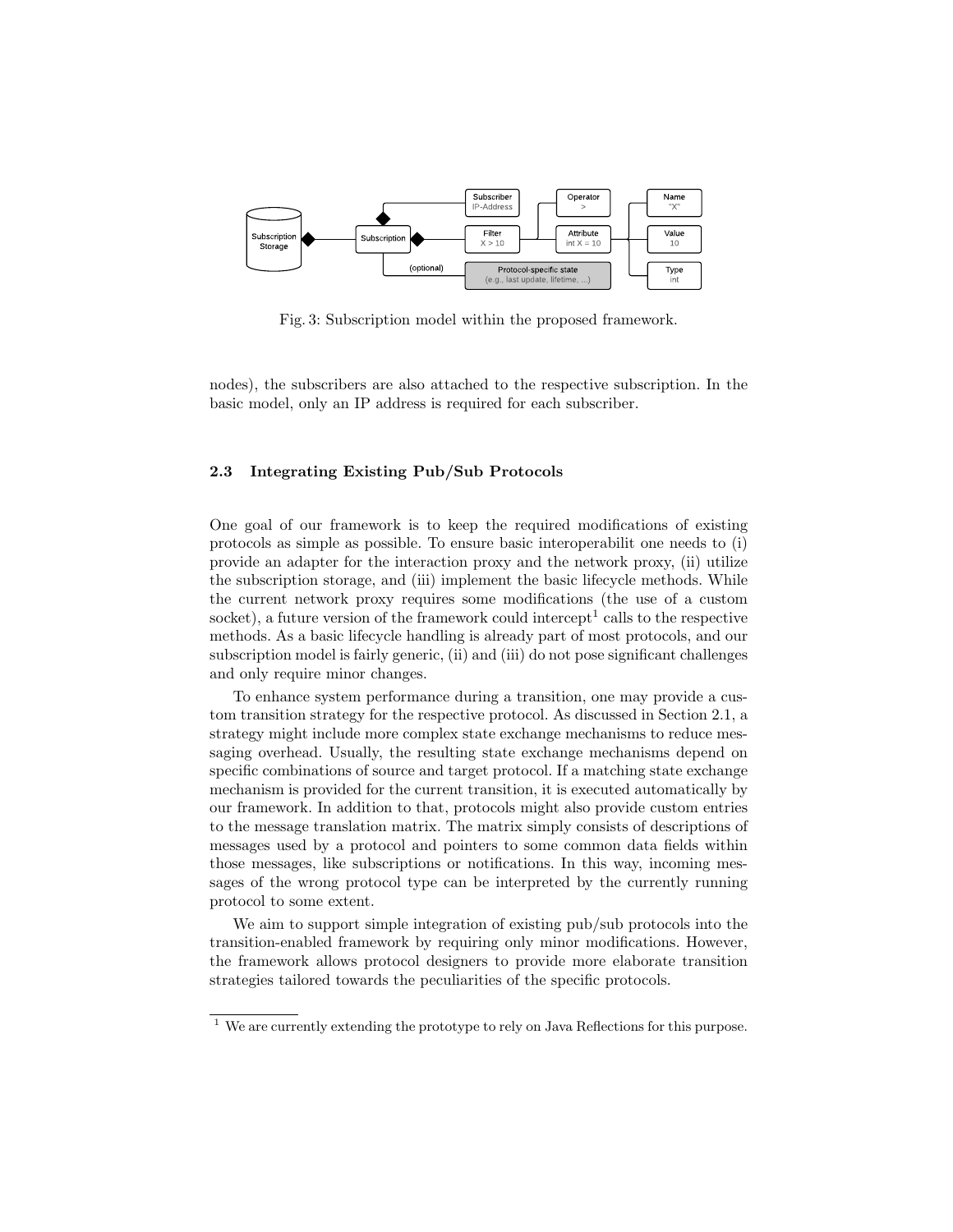### 3 Prototype and Evaluation

We implemented a Java-based prototype of the proposed framework on top of the Simonstrator-Platform [24] to enable both simulative, and prototypical performance studies. Goal of the evaluation is to verify the concept of transitions in pub/sub systems for crowd communication as a viable solution to react to environmental changes in a flexible and generic way. Therefore, we model a scaled-down scenario based on real-world crowdsourced measurements of people movement during a music festival [8], as illustrated in Figure 4. The scenario can roughly be categorized into two phases with respect to movement characteristics: a relatively static phase during concerts (c.f. Fig. 4a), and an active phase where the crowd moves to different stages or enters and leaves the festival area (c.f. Fig. 4b). Stages and other relevant points of interest (e.g., food booths) are modeled as attraction areas, allowing us to rely on a modified version of the SLAW movement model [14, 29]. In our evaluation scenario, we vary the probability that a node selects a new attraction area and starts moving towards it, mimicking real-world behavior during and after a concert, as illustrated in Figure 4c.



Fig. 4: Illustration of the evaluation scenario, derived from crowdsourced movement profiles of visitors of a music festival [8].

The evaluation was conducted by means of simulation on the Simonstrator-Platform [24], relying on the overlay simulator PeerfactSim.KOM [28] and the NS-3 802.11g underlay model [25]. The simulation setup and its scenario parameters are summarized in Table 1. Two hours of operation are simulated: (i) during the first 30 minutes all nodes join; (ii) after 40 minutes, the workload phase starts and subscriptions, as well as publications, are issued; (iii) performance and cost metrics are measured between minute 60 and 100; (iv) the workload is applied until the end of the simulation. Each run was repeated five times with different random seeds, and the plots show the average over these five runs. As stated in Table 1, the scenario starts with a concert phase lasting until minute 70. During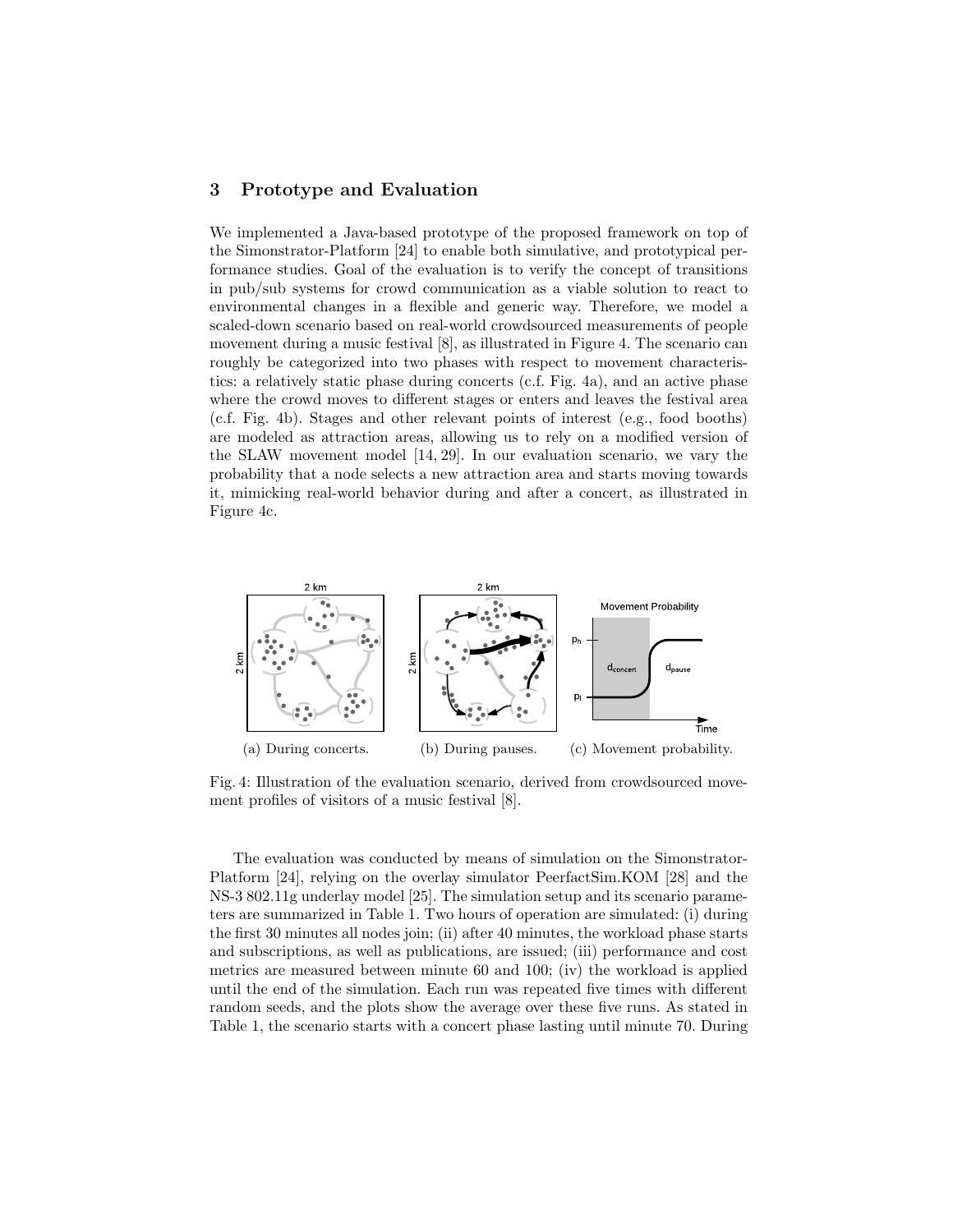this concert phase, the probability of a node to start moving to a new attraction area is set to  $p_l = 0.05$ . Two minutes before the end of the concert, this probability starts to increase linearly, until it reaches  $p_h = 0.7$  at minute 72, leading to a noticeable number of nodes moving around in-between attraction areas. The probability is reduced back to  $p_l = 0.05$  around minute 80, when the next concert starts. This cycle is repeated once more around minute 90.

| Table 1: Simulation setup and scenario parameters |                                            |
|---------------------------------------------------|--------------------------------------------|
| Simulated Area                                    | $2000\,m \times 2000\,m$                   |
| Wireless Model                                    | NS-3 802.11g model [25]                    |
| Nodes                                             | 400                                        |
| Publication Rate                                  | $1$ pub/s                                  |
| Pub. Fan-Out                                      | 1:20                                       |
| Movement Model                                    | extended SLAW $[14, 29]$                   |
| Movement Speed                                    | $0.5 - 1.5$ m/s                            |
| Probability                                       | Concert: $p_l = 0.05$ , Pause: $p_h = 0.7$ |
| Concert Times                                     | Minutes $40 - 70$ , $80 - 90$              |
| Pause Times                                       | Minutes $70 - 80$ , $90 - 100$             |

For the evaluation, two basic pub/sub protocols are integrated into the framework: (i) an approach using notification flooding through a gossiping mechanism (termed distributed in the following), and (ii) a broker-based approach, where a subset of the nodes is elected as brokers that maintain subscriptions on behalf of the remaining nodes. In the broker-based approach, notifications are sent along a delivery tree formed by the broker nodes, thereby reducing the traffic. To understand the behavior of both protocols in our dynamic scenario, we evaluated them within our framework without triggering any transitions. The resulting performance and cost characteristics over time are shown in Figure 5.

The gossip-based approach is robust enough to maintain a delivery ratio of one over the whole duration of the simulation (c.f. Fig. 5a). However, due to the utilization of a gossiping mechanism, event delivery can take up to one second (c.f. Fig. 5b), and the resulting traffic is five times higher than for the brokerbased approach that forms a delivery tree (c.f. Fig. 5c and Fig. 5f). While delivery ratio and delay remain constant even during phases of high mobility, a slight increase in average traffic (c.f. Fig. 5c) can be observed. For the broker-based approach, the formation of delivery trees in the dynamic scenario leads to an average delivery ratio of 0.9 in the more static phases of the scenario (c.f. Fig. 5d). However, the ratio falls to an average 0.8 with significantly worse performance for a fraction of the nodes during phases with higher mobility. This is the result of failures in the delivery tree, caused by brokers that move out of range of each other. Until the failure is detected and repaired, the performance suffers. As long as the delivery tree remains functional, the broker-based approach achieves significantly better delivery delays (c.f. Fig. 5e) and consumes less traffic than the gossip-based approach.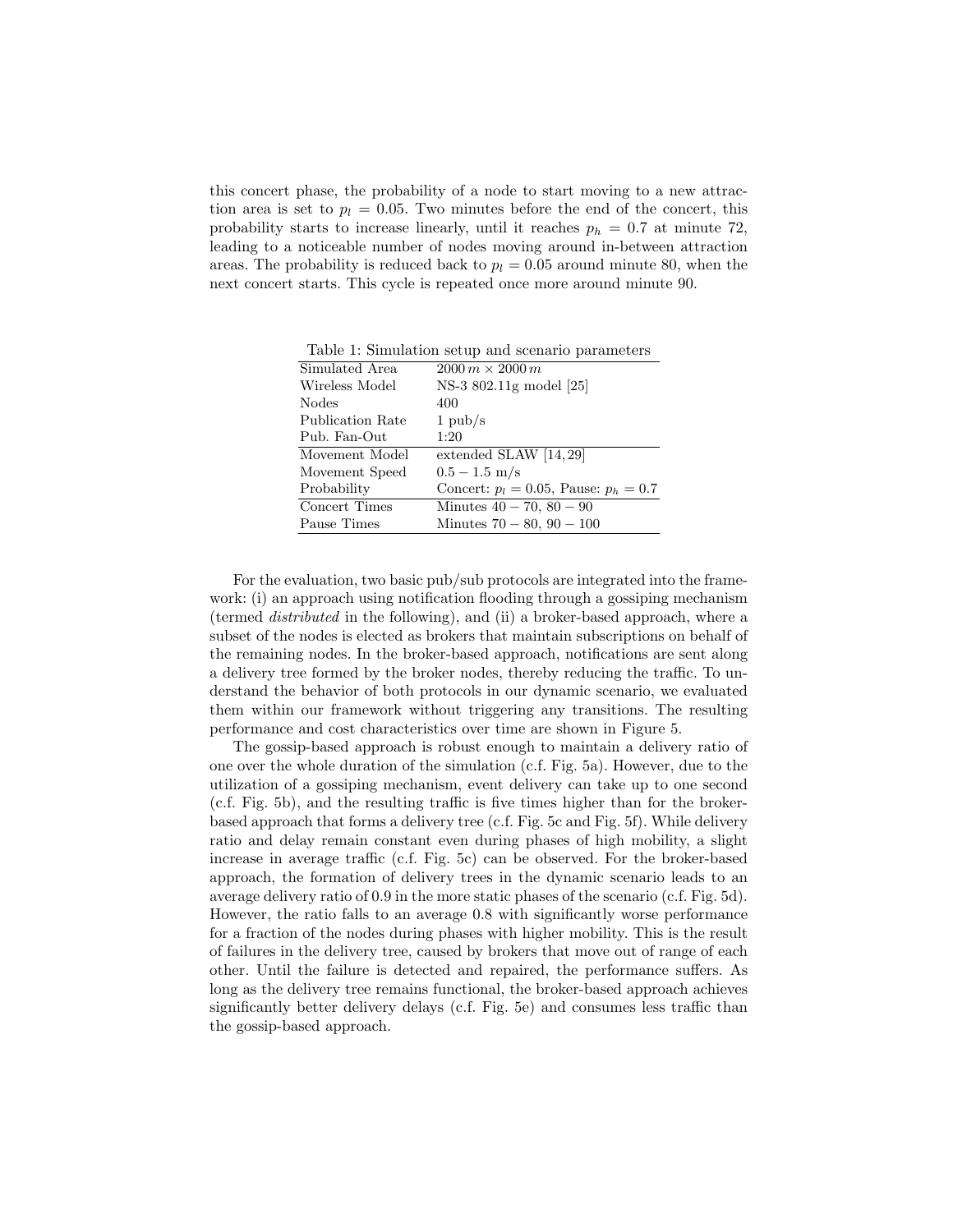

Fig. 5: Performance in terms of delivery ratio and delay, and cost in terms of traffic for static deployment of the distributed  $(a-c)$  and the tree-based  $(d-f)$ pub/sub protocol in the dynamic scenario.

We conduct an evaluation featuring transitions between the broker-based and the gossip-based approach in order to provide a proof-of-concept evaluation of our proposed framework, as well as for an estimation of the cost introduced by the framework to control transitions. Transitions are triggered shortly after the user-mobility changes, according to the scenario description. The results for the transition-enabled framework are shown in Figure 6. The background colors of the plots denote the currently active protocol. It can easily be seen that a transition is triggered a few minutes after the mobility starts to increase, as it becomes more probable for nodes to select a new attraction area. At minute 72, the transition from the broker-based approach to the distributed gossiping-based approach takes place. As a consequence, the delivery ratio directly increases, as the more robust protocol is used (c.f. Fig. 6a). However, this transition also leads to a significant increase in variation of the delivery delay (c.f. Fig. 6b) and an increased overall traffic consumption (c.f. Fig. 7a).

As the gossip-based protocol relies on notification flooding, nodes only need to filter based on their own, locally stored subscriptions. Therefore, there is no need for state transfer when initializing the protocol. This becomes apparent from the sharp transition of the traffic at minute 72, as shown in Figure 7a. In contrast to that, the transition back to the broker-based approach at minute 82 requires some initial bootstrapping and, thus, causes higher traffic, as brokers have to be elected. Due to the scale of the x-axis, one might get the impression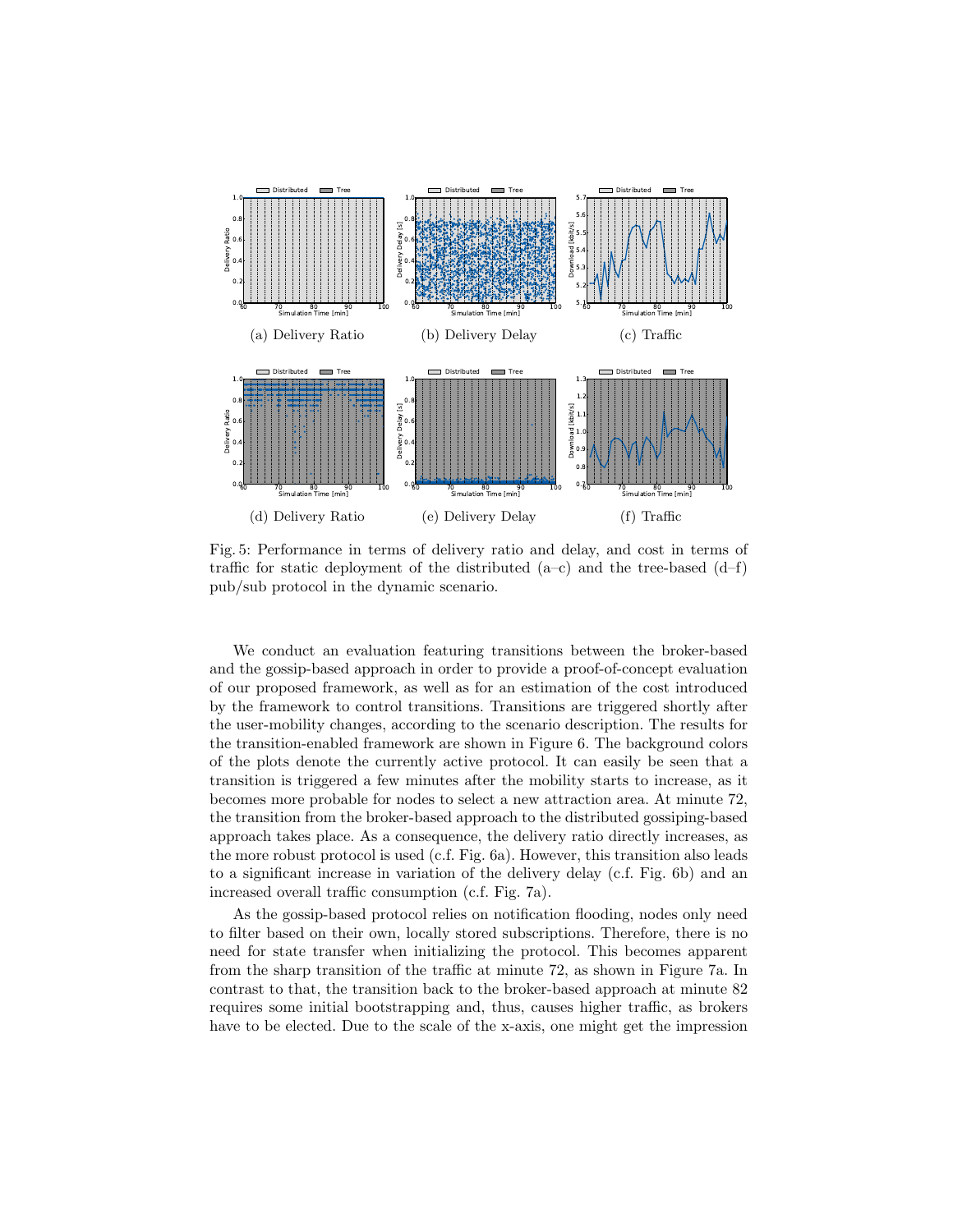

Fig. 6: Transitions between the broker-based and the distributed, gossip-based protocol occur at minutes 72, 82, and 92. The performance characteristics of the system change accordingly.

of a discrete switch between pub/sub protocols. A zoomed-in version of the first transition, shown in Figure 7b, reveals that it takes up to 180 ms in our setting until the last node executes the transition. As shown in our evaluation, the framework successfully executes transitions between two different pub/sub protocols during runtime. The performance of the overall system remains stable during and after transitions. Our proposed approach, thus, is able to adapt to the dynamics of the considered scenario by switching between protocols, as initially motivated.



Fig. 7: Bootstrapping the tree-based protocol consumes more traffic directly after the transition at minute 82. A zoomed-in version of the transition at minute 82 shows how the decision spreads in the network.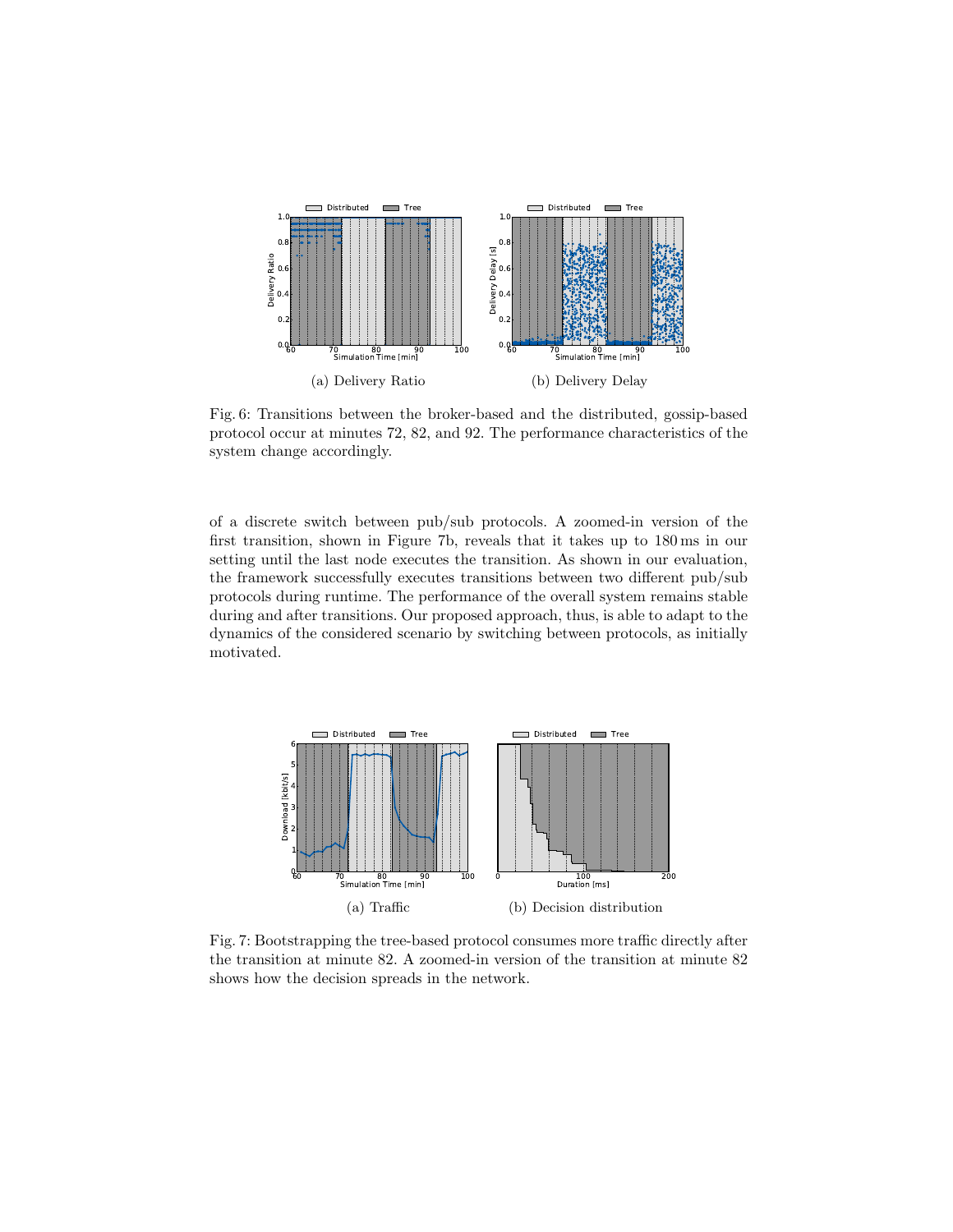#### 4 Related Work

There exists a number of reconfigurable and adaptive pub/sub middleware concepts for fixed [6, 13] and mobile networks [26, 27]. As our work specifically targets mobile crowds, we focus on the latter and additionally discuss related, self-adaptive pub/sub protocols.

Sivaharan et al. propose Green [26], a component-based middleware for Internet-scale pub/sub, inspired by REDS [6]. In contrast to REDS, the authors specifically aim at integrating local MANET regions into the overall pub/ sub system. To this end, mobile devices using the middleware can be configured to act as gateways for nearby devices. The device-to-device communication is then handled via a range of configurable protocols that can be integrated into Green. However, the authors do not evaluate or discuss the implications of dynamic reconfigurations on mobile networks and solely consider a protocol based on notification-flooding, thereby obviating the need for any state transfer or maintenance mechanism. Sørensen et al. propose a middleware for contextaware applications on mobile networks [27]. While focusing explicitly on providing a higher level programming abstraction to pervasive applications, the proposed middleware also includes a communication substrate that provides pub/ sub capabilities. The authors base their pub/sub substrate on the design of the MANET pub/sub protocol Steam [17]. Unfortunately, no performance figures are given, and adaptability to changing dynamics is not evaluated. According to a recent survey of middleware approaches for pervasive applications by Raychoudhury et al. [22], event-based communication is a key building block for all kinds of middleware solutions. Therefore, we believe that our framework poses a valuable foundation for middleware concepts, such as [27]. Instead of proposing a new middleware concept as in [3, 27], we aim at providing a core functionality as a potential component of such a middleware in a lightweight fashion, putting a focus on reconfigurability.

Depending on the characteristics of the application and the environmental conditions, more elaborate pub/sub protocols can be utilized and incorporated into our framework. For rather static environments but large amounts of nodes, hierarchical approaches, as presented by Yoo et al. [31], can be deployed. By relying on fixed delivery trees, and limiting communication to the exchange of subscriptions between dedicated broker nodes, the overhead caused by flooding of notifications can be avoided. However, such a structured approach suffers from node mobility. To this end, a semi-structured, density-based approach has been presented by Friedmann et al. [7]. Here, routing between brokers relies on a gradient-based scheme, making it more robust against broker movement. Additionally, the election of brokers requires only very limited knowledge – the density of the two-hop neighborhood – and, thus, can be performed without adding significant overhead. To address high mobility, or frequent connection failures, completely topology-less approaches have been proposed. Extending flooding-based concepts, approaches such as [19] utilize gossip-based communication protocols to limit the amount of redundant data transmissions. Within our proposed framework, one can leverage the benefits of these different ap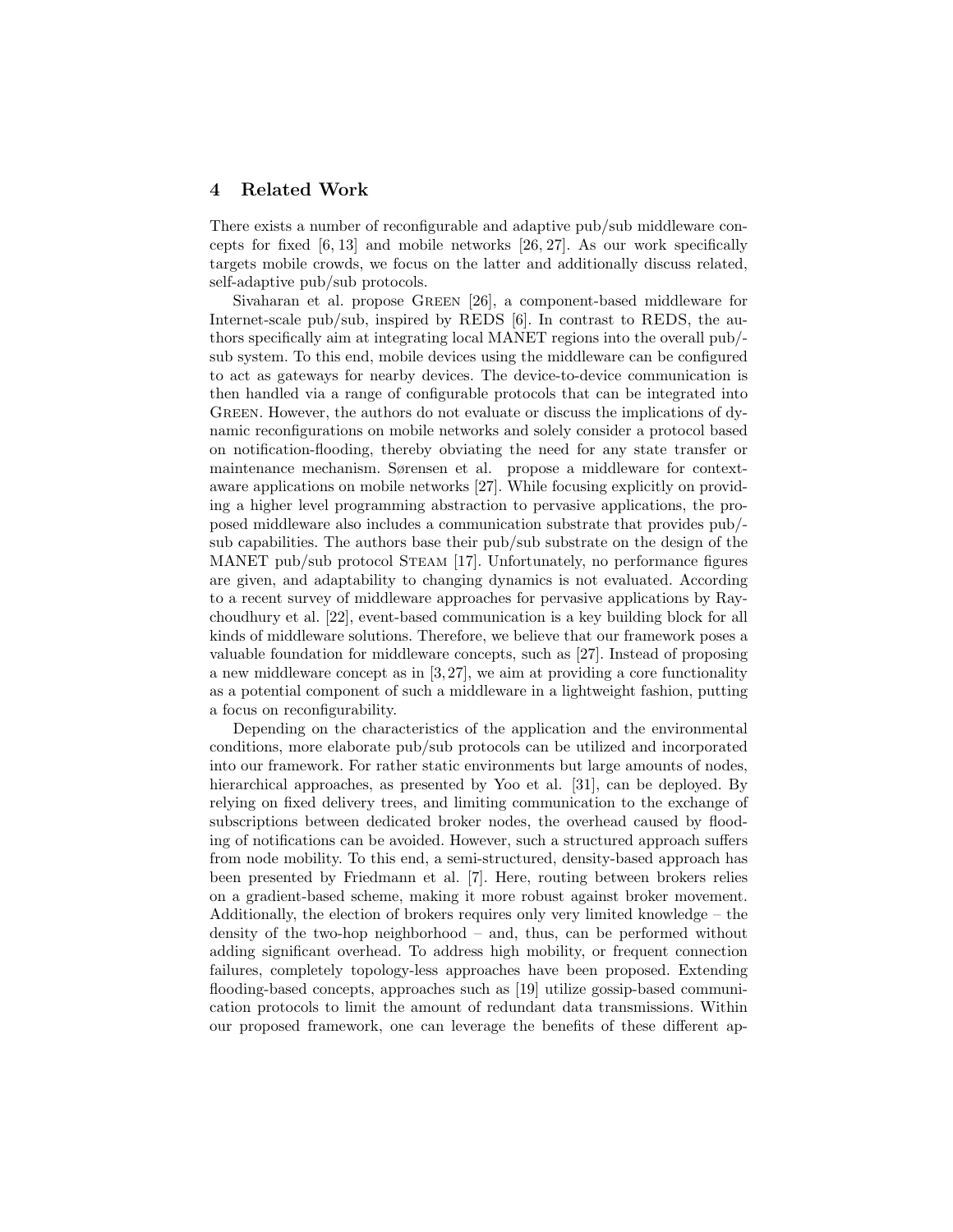proaches by switching between pub/sub protocols at runtime and choosing the protocol that best fits the current conditions.

## 5 Conclusion

A number of interesting application concepts rely on direct ad hoc communication in crowds of people, where cellular infrastructure might be unavailable or simply overloaded. The performance of the utilized communication protocol, however, can vary significantly depending on the dynamics of the considered scenario. In this work, we propose a framework that is able to switch between different pub/sub protocols for mobile networks at runtime. To this end, the framework provides a basic abstraction for subscriptions, as well as mechanisms for state transfer and interaction with the network and the application, allowing to easily integrate new protocols. Based on real-world measurements of a music festival, we derive a representative workload for a communication system in such an environment, and use it to evaluate a prototype of our proposed framework including two basic pub/sub protocols. In contrast to a static configuration of the protocols, our framework is able to maintain the desired performance vs. cost characteristics even in the face of dynamic changes of network conditions by executing transitions between the different protocols.

We are currently in the process of integrating a wider range of more complex pub/sub protocols into our framework, especially looking into protocols that support location-based or context-based publish/subscribe semantics. These protocols offer richer subscription semantics, enabling more sophisticated filtering of relevant notifications. One interesting application for the proposed framework is switching between direct delivery of notifications and delay-tolerant protocols [4, 5]. Here, our framework could help in preserving energy by disabling the direct communication interfaces opportunistically, as consequence of a protocol transition, if applications do not require instant delivery for certain types of events. However, this would require centralized coordination via a cellular interface, as previously explored in [23]. The prototype of the framework is available online as part of the Simonstrator platform [24].

## Acknowledgments

This work has been funded by the German Research Foundation (DFG) as part of projects B1, C2 and C3 within the Collaborative Research Centre (CRC) 1053 – MAKI. Ralf Steinmetz has been partially supported by a Chair of Excellence from University Carlos III, Madrid, Spain. The authors would like to thank Sophie Schönherr for her valuable contributions.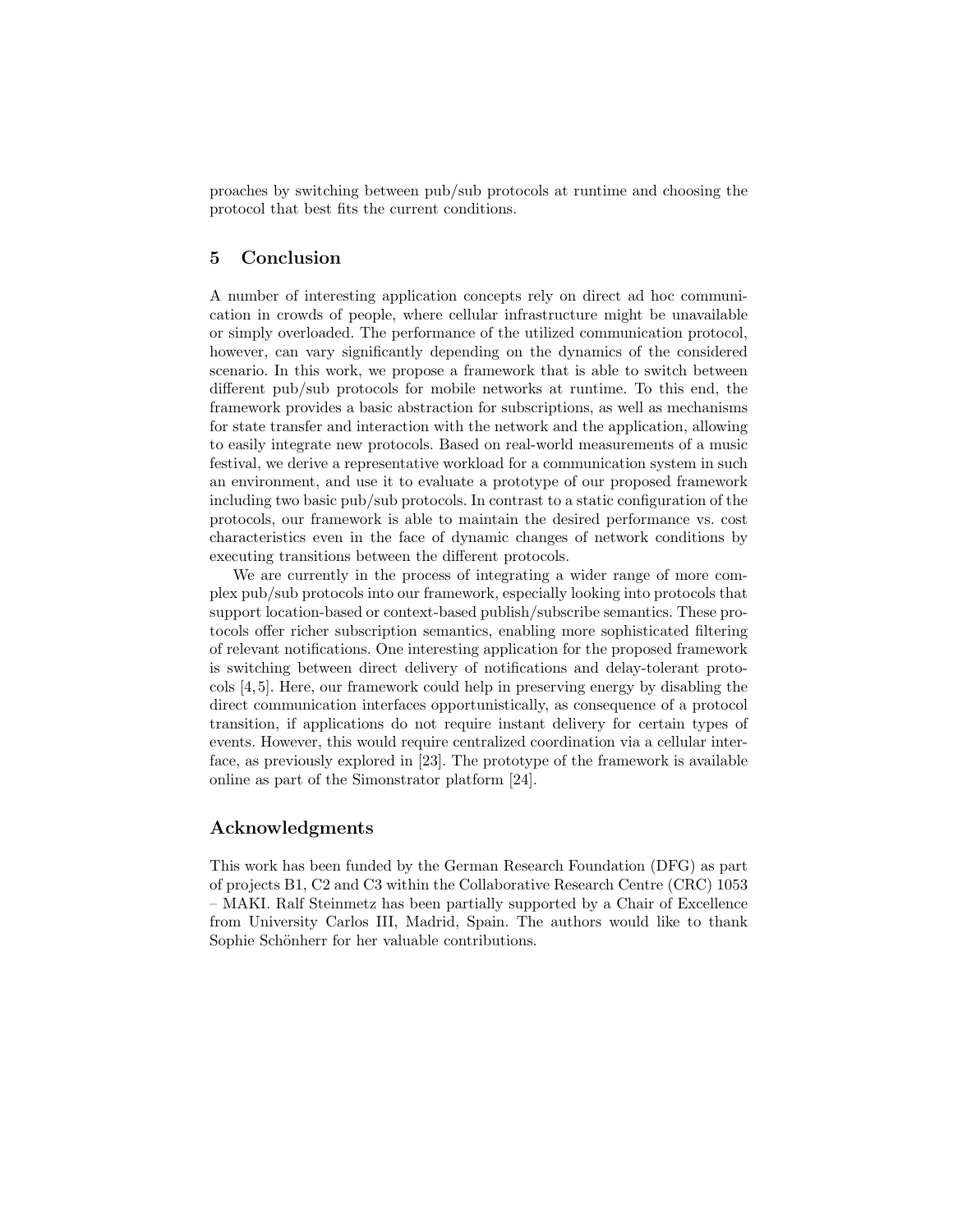#### References

- 1. Anceaume, E., Datta, A.K., Gradinariu, M., Simon, G.: Publish/subscribe scheme for mobile networks. In: Proc. POMC (2002)
- 2. Baldini, G., Karanasios, S., Allen, D., Vergari, F.: Survey of wireless communication technologies for public safety. Communications Surveys & Tutorials, IEEE 16(2) (2014)
- 3. Batista, T., Joolia, A., Coulson, G.: Managing dynamic reconfiguration in component-based systems. In: Software Architecture, pp. 1–17. Springer (2005)
- 4. Boldrini, C., Conti, M., Passarella, A.: Design and performance evaluation of contentplace, a social-aware data dissemination system for opportunistic networks. Computer Networks 54(4), 589–604 (2010)
- 5. Costa, P., Mascolo, C., Musolesi, M., Picco, G.P.: Socially-aware routing for publish-subscribe in delay-tolerant mobile ad hoc networks. Selected Areas in Communications, IEEE Journal on 26(5), 748–760 (2008)
- 6. Cugola, G., Picco, G.P.: Reds: a reconfigurable dispatching system. In: Proceedings of the 6th international workshop on Software engineering and middleware. pp. 9– 16. ACM (2006)
- 7. Friedman, R., Kaplun Shulman, A.: A density-driven publish subscribe service for mobile ad-hoc networks. Ad Hoc Networks (2012)
- 8. Frömmgen, A., Heuschkel, J., Jahnke, P., Cuozzo, F., Schweizer, I., Mühlhäuser, M., Eugster, P., Buchmann, A.: Crowdsourcing measurements of mobile network performance and mobility during a large scale event. In: Proc. PAM 2016 (accepted for publication) (2016)
- 9. Frömmgen, A., Richerzhagen, B., Rückert, J., Hausheer, D., Steinmetz, R., Buchmann, A.: Towards the description and execution of transitions in networked systems. In: Proc. AIMS. Springer (2015)
- 10. Huguenin, K., Kermarrec, A., Kloudas, K., Ta¨ıani, F.: Content and geographical locality in user-generated content sharing systems. In: Proc. NOSSDAV (2012)
- 11. Jaho, E., Stavrakakis, I.: Joint interest-and locality-aware content dissemination in social networks. In: Proc. WONS (2009)
- 12. Karaliopoulos, M., Telelis, O., Koutsopoulos, I.: User recruitment for mobile crowdsensing over opportunistic networks. In: Proc. INFOCOM. pp. 2254–2262. IEEE (2015)
- 13. Leclercq, M., Quéma, V., Stefani, J.B.: Dream: a component framework for the construction of resource-aware, reconfigurable moms. In: Proceedings of the 3rd workshop on Adaptive and reflective middleware. pp. 250–255. ACM (2004)
- 14. Lee, K., Hong, S., Kim, S.J., Rhee, I., Chong, S.: Slaw: A new mobility model for human walks. In: Proc. INFOCOM 2009. pp. 855–863. IEEE (2009)
- 15. Ma, H., Zhao, D., Yuan, P.: Opportunities in mobile crowd sensing. Communications Magazine, IEEE 52(8), 29–35 (2014)
- 16. Martín-Campillo, A., Crowcroft, J., Yoneki, E., Martí, R.: Evaluating opportunistic networks in disaster scenarios. Journal of Network and Computer Applications 36(2) (2013)
- 17. Meier, R., Cahill, V.: STEAM: Event-Based Middleware for Wireless Ad Hoc Network. In: Proc. DEBS. pp. 639–644 (Jul 2002)
- 18. Olfati-Saber, R., Fax, A., Murray, R.M.: Consensus and cooperation in networked multi-agent systems. Proceedings of the IEEE 95(1), 215–233 (2007)
- 19. Paridel, K., Vanrompay, Y., Berbers, Y.: Fadip: Lightweight Publish/Subscribe for Mobile ad hoc Networks. In: Proc. OTM (2010)